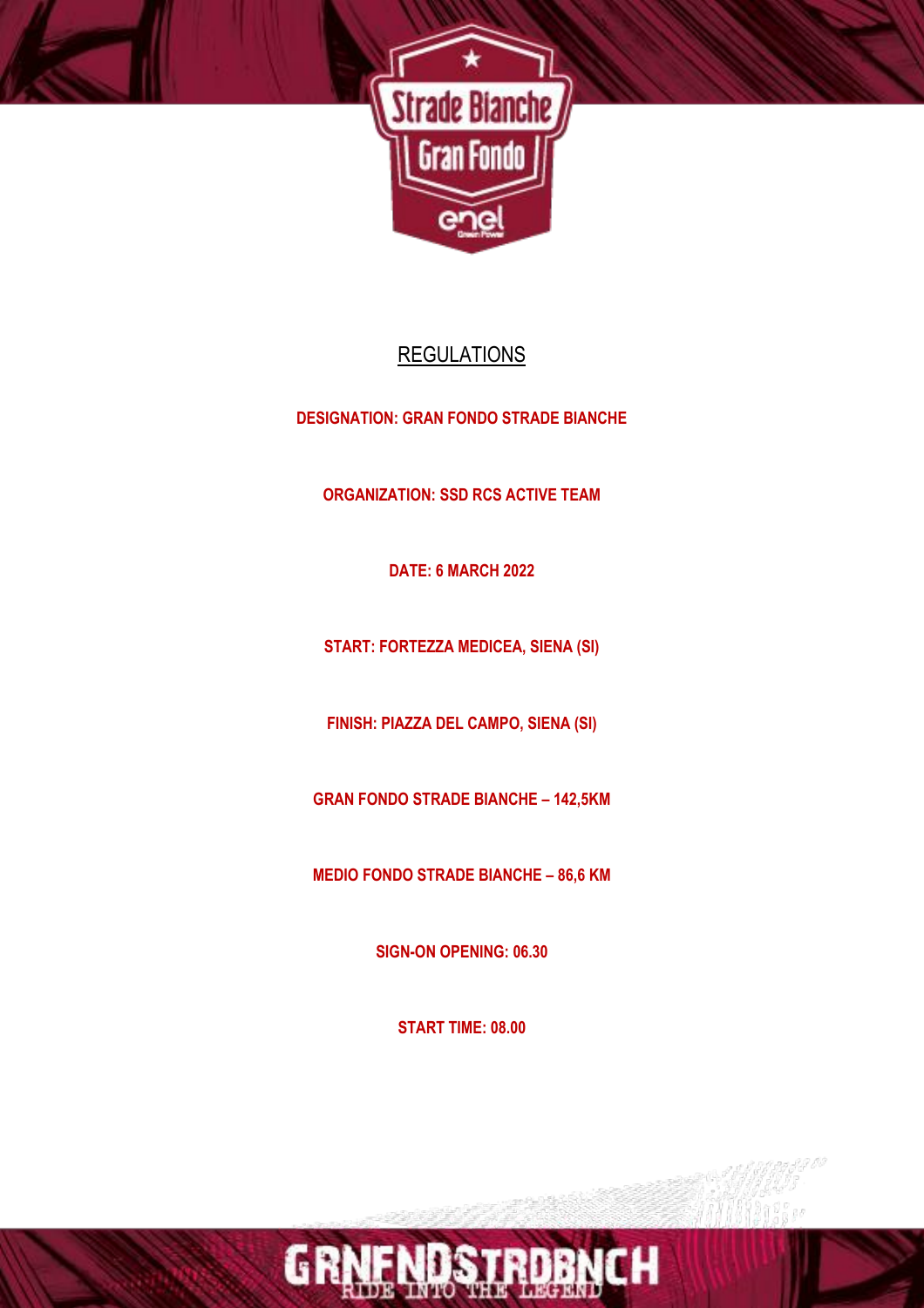

# Participation

Gran Fondo Strade Bianche is open to all the F.C.I. members aged 17 on the race day for the Medio Fondo course and aged 19 on the race day for the Gran Fondo course. There are no limits in participation for the M8 category as long as with a valid membership card or sport medical certificate and daily membership card.

Gran Fondo Strade Bianche is open to all the F.C.I. members and the Sport Promotion Bodies members that have signed the convention with F.C.I. for the year 2022\* with a sport-medical certificate attesting the health conditions to practice competitive cycling and foreign amateur racing cyclists with their Federation regular 2022 membership card and the SPORT MEDICAL CERTIFICATE in the English language (CYCLING ONLY), link for downloa[d https://bit.ly/3nJ9W1C](https://bit.ly/3nJ9W1C)

The Event is also open to all the amateur racing cyclists. For those who do not have a membership card,  $a \in 10,00$  one-day F.C.I. card will be issued. It covers the insurance for 'third-party liability' during the Event. For this card to be issued the participants need to SUBMIT THE SPORT-MEDICAL CERTIFICATE (ONLY in the English language and only for Cycling)

The Event is by invitation only. At any time and with unappealable decision the Organizational Committee can decide whether to accept or not the entry or to exclude an entered participant in case the latter may damage the image of the Event.

\* Between January and February 2022, the new guidelines for Sport Promotion Bodies 2022 will be published. No UDACE membership card but only the replacement ACSI-UDACE membership card is allowed.

# Medical Certificate

The participation to the event is possible only when the following is fulfilled:

- F.C.I. members and the Sport Promotion Bodies members: sport-medical certificate attesting the health conditions to practice competitive cycling (only Cycling, no other sports as triathlon, duathlon, athletics and so on)
- For participants whom are resident in Italy but are not FCI members or Sport Promotion Bodies members: certificate for the practice of sporting activity of particular and high cardiovascular intensity (according to the Decree D.M. del 24.04.2013)
- For participants whom are foreign residents: sport-medical certificate attesting the health conditions to practice competitive cycling in the English language from home country – link for downloa[d https://bit.ly/3nJ9W1C](https://bit.ly/3nJ9W1C)

The ownership of a membership card can be alternative to the verification of the possess of the medical certificate only in case the membership card has the logo DataHealth together with the date of validity of the medical certificate for professional cycling.

### Ex Professional Athletes (elite with contract), elite and under23

Professional athletes, elite (men and women) and under 23, are admitted exclusively for promotional purposes with the authorization of the sports club to which they belong to be shown to the Jury, they will not be able to participate in any way in the ranking.

According to the New Rules as of 04/02/2022, athletes who have been registered as the Professional, Elite, Under 23, Elite Women, Under 23 categories, in the two years following their last membership in the category, amateur cycle members can participate but are excluded from the category rankings, they can only be included in the absolute ranking with the indication "cat. ASS ".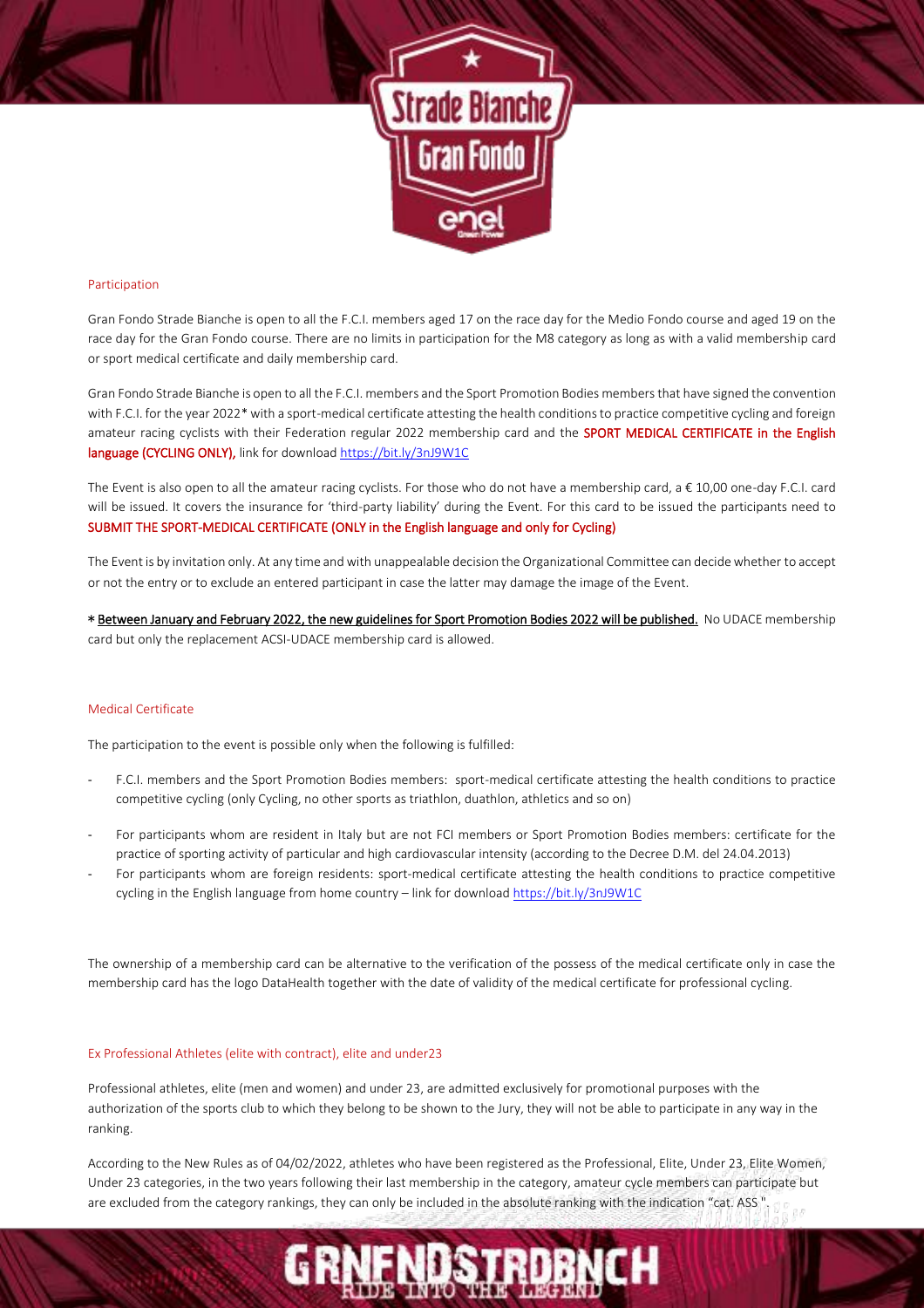

# Doping

In case of being tested positive during the anti-doping controls carried out at the Gran Fondo Strade Bianche, or in case of being tested positive in the 6 (six) months following it, the Organization reserves the right to ask for the compensation from the participant for the severe damages caused to the image of the event, requesting an amount of € 50,000.00 (fifty-thousand/00 euros) to cover the damages. If the participant belongs to a sport association, the latter will be jointly obliged to pay the sanction. The sum of money will be used to promote youth sport practice.

### Entry Fee

The registration to Gran Fondo Strade Bianche 2022 will open on November 10, 2021 at 11 AM

# THE ORGANIZATION SET THE MAXIMUM NUMBER OF PARTICIPANTS TO 6,000 FOR THE YEAR 2022

TO GUARANTEE THE SAFETY AND SECURITY OF THE EVENT AND A BETTER EXPERIENCE TO ALL REGISTERED RIDERS

# For the year 2022, ONLY 3,000 entries will be available\*

2,000 ENTRIES AT 85€

1,000 ENTRIES AT 90€

\*Only Online registration o[n www.gfstradebianche.it](http://www.gfstradebianche.it/)

The entry fee includes:

- the race number
- the official SPORTFUL Bodyfit Pro Classics Jersey
- a technical gadget
- the official race bag
- breakdown assistance (spares are not included),
- medical care during the race,
- feeding zones,
- broom wagon service
- Pasta Party

# THE ENTRY FEE CANNOT BE REDUCED OR REIMBURSED.

# Entry Submission

Online with credit card, direct bank transfer or Satispay on the website [https://api.endu.net/r/i/70950.](https://api.endu.net/r/i/70950) It will be possible to buy the daily license online during the registration process to avoid long queues at the start number pick up.

ONLINE REGISTRATION WILL CLOSE ON FEBRUARY 21, 2022 AT 00.00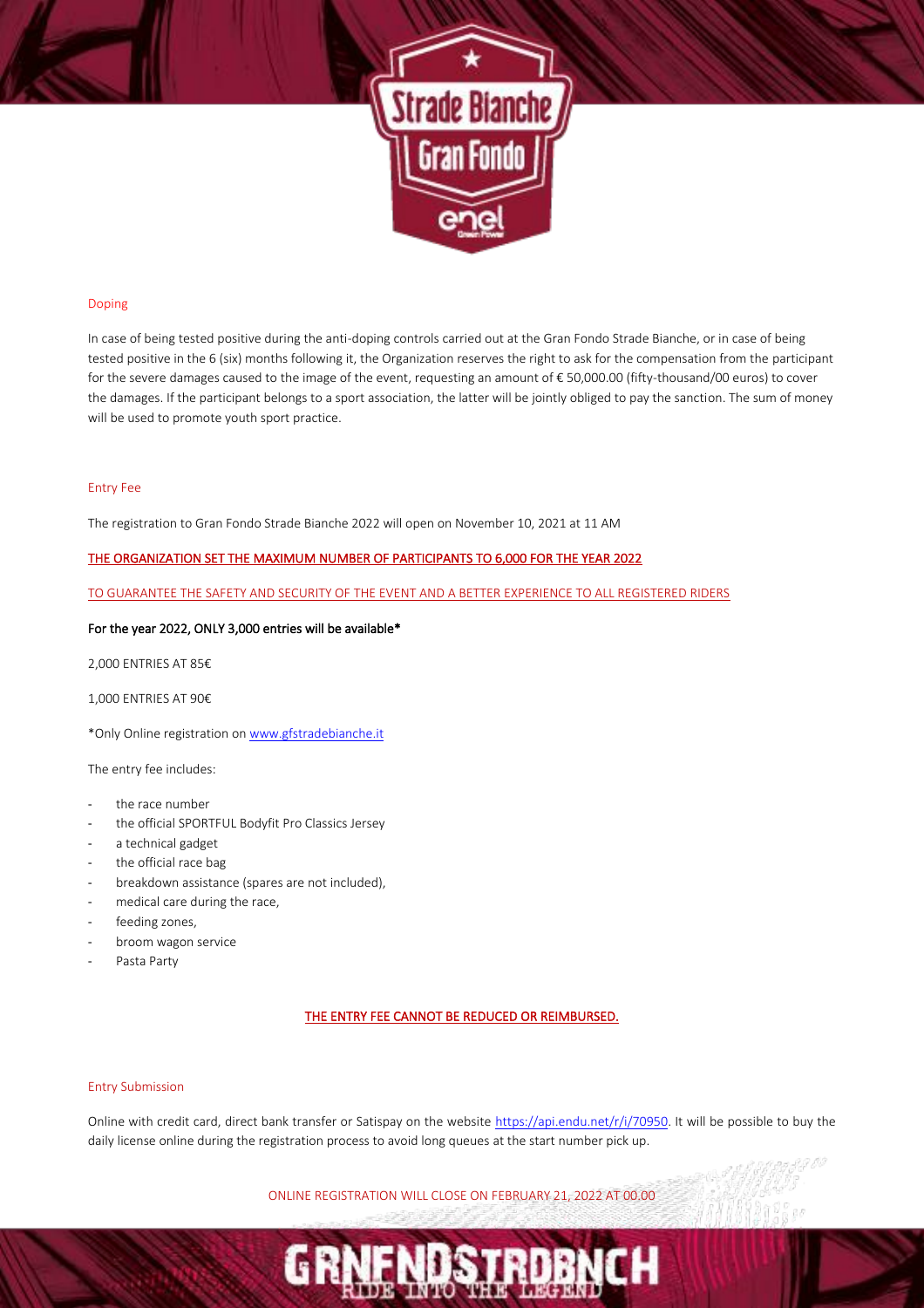

# Race number collection and membership card check

Friday, March 4 from 1.00 p.m. to 7.00 p.m. and Saturday, March 5 from 8.00 a.m. to 7.00 p.m. at the Fortezza di Santa Barbara (Fortezza Medicea), Siena. It will not be possible to collect the race numbers on the race day.

# Any uncollected race kit will not be sent home.

### Entry fee repayment

# For the participants registered to the 8 March 2020 event, the participant can not transfer the entry to 2023.

It is possible to transfer the entry to 2023 for the new registrations. In this case, if the entrant cannot participate and communicates it by email t[o granfondo@rcs.it](mailto:granfondo@rcs.it) within midnight of FEBRUARY 11, 2022, the entry will remain valid for the year 2023. The entry is nominal and is not transferable to a third party and will be valid only for the year following the renunciation and will guarantee the starting position based on the 2022 entry fee. Before the 2023 registration open, each participant will receive instructions on how to pay the adjustment fee and confirm the 2023 entry. If the entrant does not participate in the Event, the paid fee will not be reimbursed.

### Substitution of registered athletes

Any substitution between athletes is admitted only until FEBRUARY 11, 2022. In this case an extra fee of € 20,00 is required to pay the administration expenses. Please write to [segreteria@sdam.it](mailto:segreteria@sdam.it) to request the substitution.

# Starting Grids

Starting Grids will be set up looking at the registration date and 2021 race results.

To facilitate the start and allow an orderly start of the race there will be starting grids. The organization will disqualify immediately who will enter a different grid and who will be in a different starting grid without the authorization from the organization. The start number determines the starting grid. These are the starting grids for 2021:

- 1st grid 1-300 (guests of the organization/Tour Operators entries)
- 2nd grid 301-600 (merit grid)
- 3rd grid 601-1000 (guests of the organization/ Tour Operators entries/date of registration)
- 4th grid 1001-1400 (date of registration)
- 5th grid 1401-2000 (date of registration)
- 6th grid 2001-3000 (date of registration)
- 7th grid 3001-4500 (date of registration)
- 8th grid 4500-6500 (date of registration start from inside the Walls of the Fortezza Medicea)

### Rights and Obligations

The entrant can freely choose the course that suits him/her best during the sport Event by respecting the check points placed along the routes. If any check point is skipped, the entrant will be excluded from the general classification.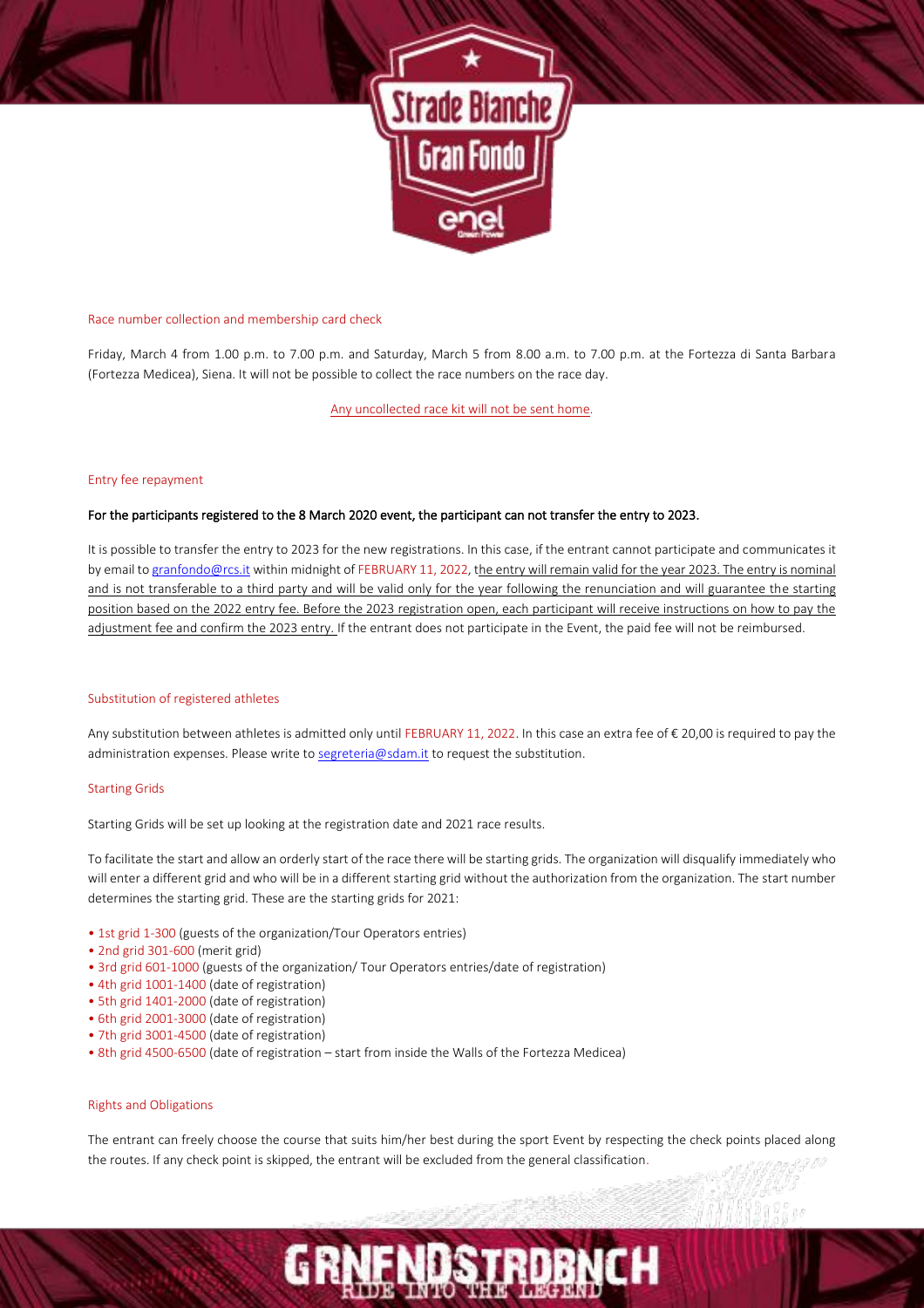

Gran Fondo Strade Bianche is an Agonistic/Competitive/Amateur racing cycling event. Therefore, the strict respect and observance of the Highway Code is to be applied. The riders who will be overtaken by the "end of the cycling race" vehicle will continue the event as amateur racing cyclists, keeping their body number on their back. It is mandatory to have the frame number clearly fastened on the handlebar and not rolled around the frame and to wear the body number, both given by the Organization. These numbers cannot be changed in size. It is mandatory to wear the type-approved hard helmet fastened during the entire race. To protect the environment, it is absolutely forbidden to jettison any kind of waste along the route and it is mandatory to deposit it in the specially provided containers placed near the feeding zones and/or at the finish that are signposted as "Ecozone". Whoever is found breaching this rule by the Organization personnel and/or the race commissaries will be disqualified.

Check Points: Start, along the route, Finish

Timekeeping: Gran Fondo Strade Bianche uses the Official Timer MySDAM with a technology based on the use of "chip". Every participant must have a valid personal chip or a one-day chip for hire. Information and use conditions about the chips are posted on the MySDAM website. The absence or the incorrect use of the chip will prevent the entrant from being part of the classification and from having his/her race time.

#### Time limit

7 hours – by 03.00 P.M. of MARCH 6, 2022

PLEASE NOTE. The time limit to transit through Radi to ride the longer route (Gran Fondo), is 10.00 AM. All the riders whom will transit (through Radi) after this time, MUST ride the short route of 86,6 Km (Medio Fondo).

#### Awards ceremony

11:00 am Sunday 6 MARCH awards to the top three (3) men and top three (3) women of the Medio Fondo Course

12:30 pm Sunday 6 MARCH awards to the top three (3) men and top three (3) women of the Gran Fondo Course

Subsequently all other categories. Awards to the first of each male and female age category of the Gran Fondo and Medio Fondo Course. The prizes will be awarded only to those present.

On Saturday 5 MARCH awards will be given to the first three (3) sport groups with most registered participants.

The uncollected prizes will not be sent home.

# Ranking

The ranking will be posted in the Event website.

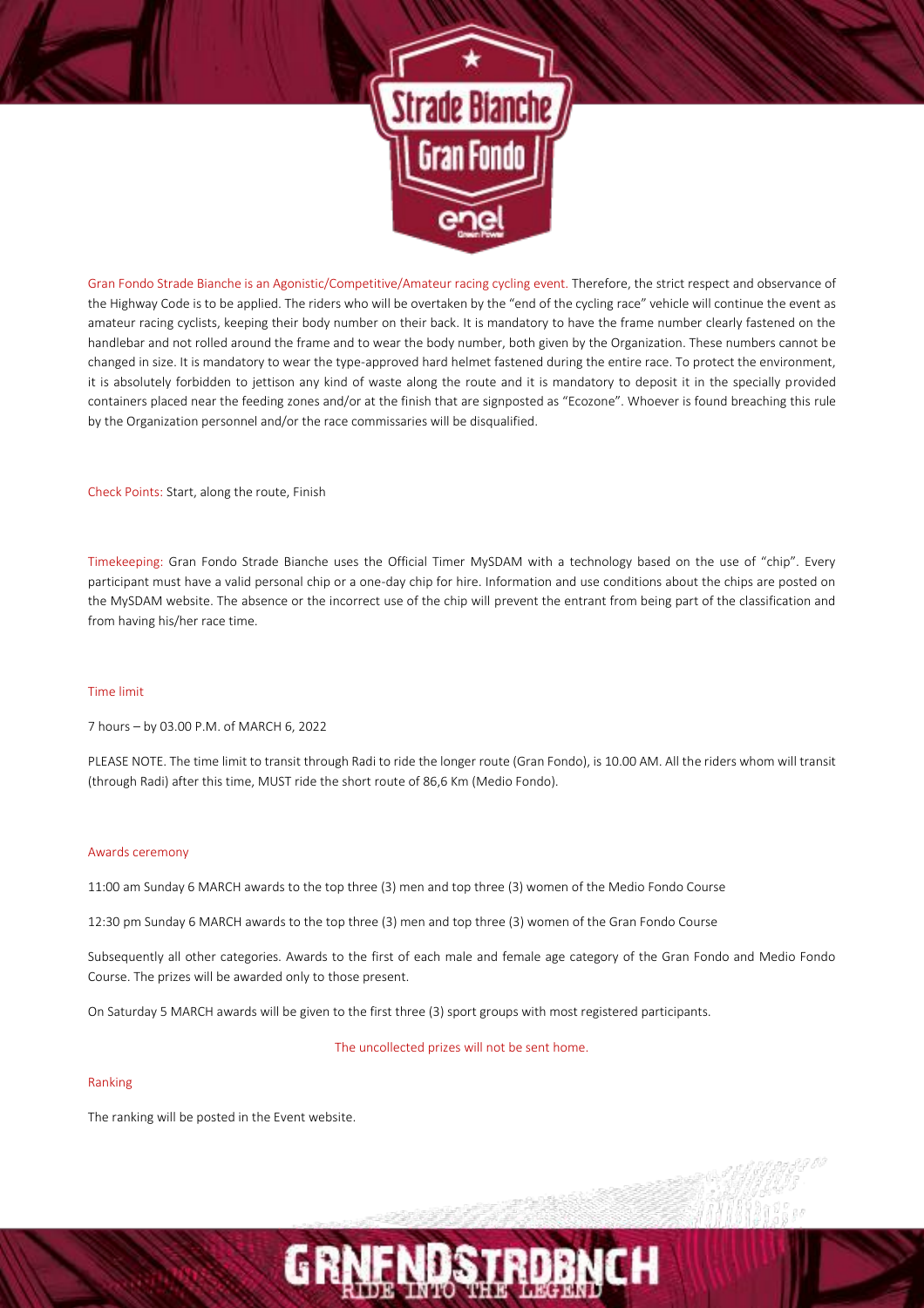

# Team Classification

The team classification will be drawn depending on the number of participants who will regularly take the start.

# Hard helmet

Mandatory

# Medical care

Following ambulances, doctor's cars and motorcycles, doctors and qualified paramedical personnel

# Breakdown assistance

Following neutral support cars and motorcycles, and several mechanical support service points placed along the two routes

### Private assistance

Any following private assistance is forbidden during the race, under penalty of disqualification. Feeding is allowed in the feeding points made available by the Organization (feeding zones).

### Radio Assistance

Throughout both courses and at the finish.

### Feeding zones

3 along the route

# Broom Service

A broom wagon service will be operative at the back of the race.

We remind that the bicycles of the riders that are collected will be deposited in an area inside the Fortezza Medicea as soon as the vehicles return. It will be possible to collect the bicycles based on the race number corresponding to the race number fixed on the bicycle and an ID document.